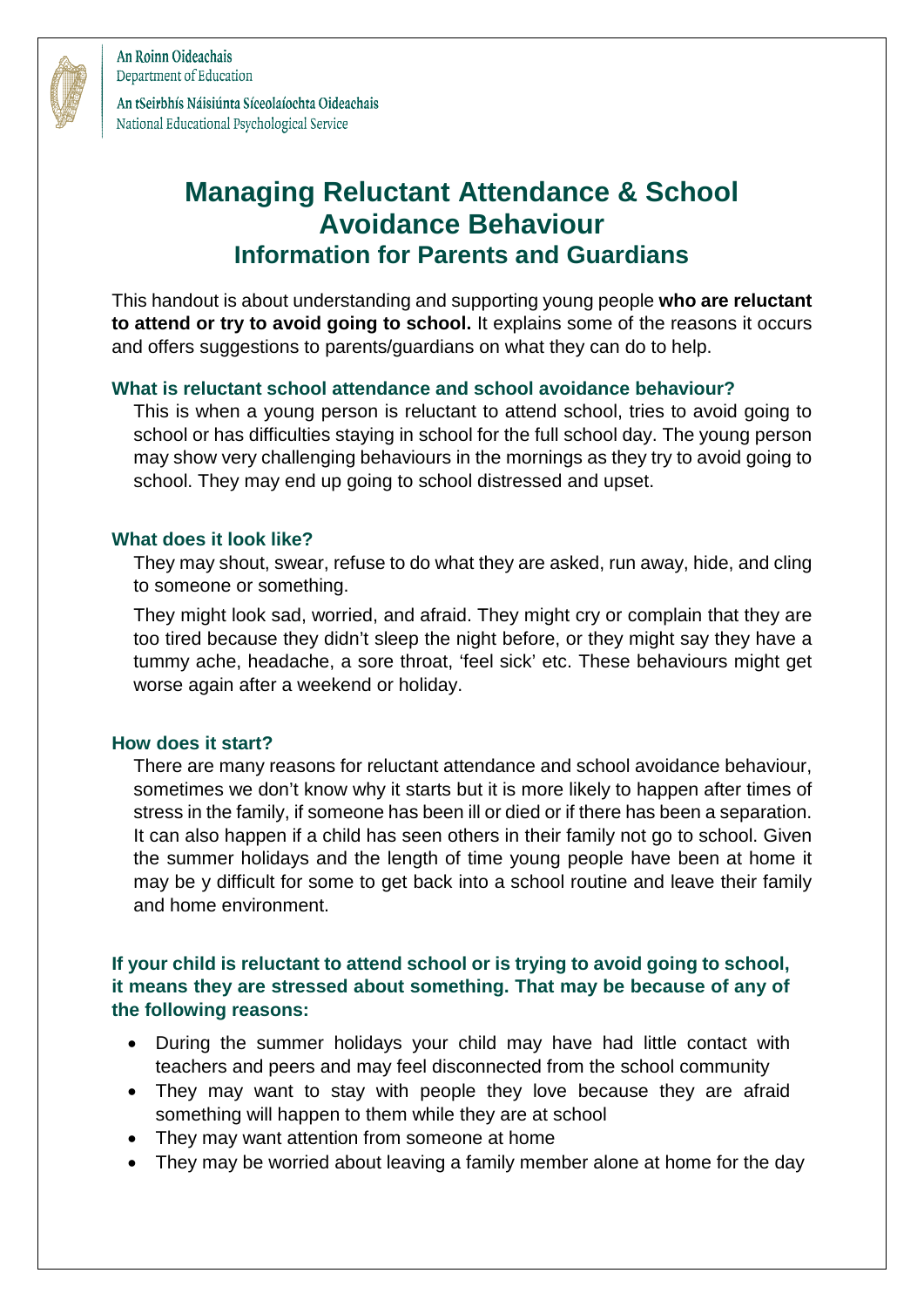- They may enjoy and want to do things at home or outside of school more than they want to go to school
- They might be afraid that they are going to be judged, rejected, shamed, humiliated or criticised by someone in school. If they are being bullied this must be reported to and dealt with by the school
- They may be anxious about a particular subject or teacher.

#### **What can you do?**

- Make sure there is nothing medically wrong with your child and that they are not being bullied or hurt. M**ake sure they are safe.**
- Understand that reluctance to go to school is because they feel stressed about something that is real and important to them**. Listen** and **understand the reasons** they have for not wanting to go to school.
- Help them **to problem solve about their worries,** what they can do, what might help but **only do this when you and the child or young person are calm**. No one can think and have helpful conversations when they are highly stressed.
- **Reassure** them. Remind them that they can cope and that **you and their teachers will help them sort out any problems.**
- **Talk positively about school and encourage them to think about things they like about school.**
- Remember the way you talk about the school, the teachers, their friends etc. is really important.
- **Stay positive** don't feel guilty about insisting they go to school! You are doing this because you love them. If you feel upset try not to show it. **Believe they can cope and that you can cope.** Remind them of other times when they have done something difficult and it turned out ok in the end.
- **Model how to cope**  they are looking to you to show them how to do it. Tell them about times when you felt worried and coped with something difficult. Know that they can learn to cope with and manage this stress but this takes time and needs patience, understanding and support from you **stay hopeful.** There may be set-backs but many pupils have successfully returned to attending school regularly with **support to develop their skills and supportive relationships** at home and in school.
- Have a **regular bedtime and morning routine** before school.
- Get school bag and uniform ready the night before **help them be organised.**
- **Ignore behaviour that is safe to ignore** e.g. shouting, swearing, pleading.
- **Tell them you understand** it is difficult and that they feel worried but do not get into long discussions about their feelings just before school.